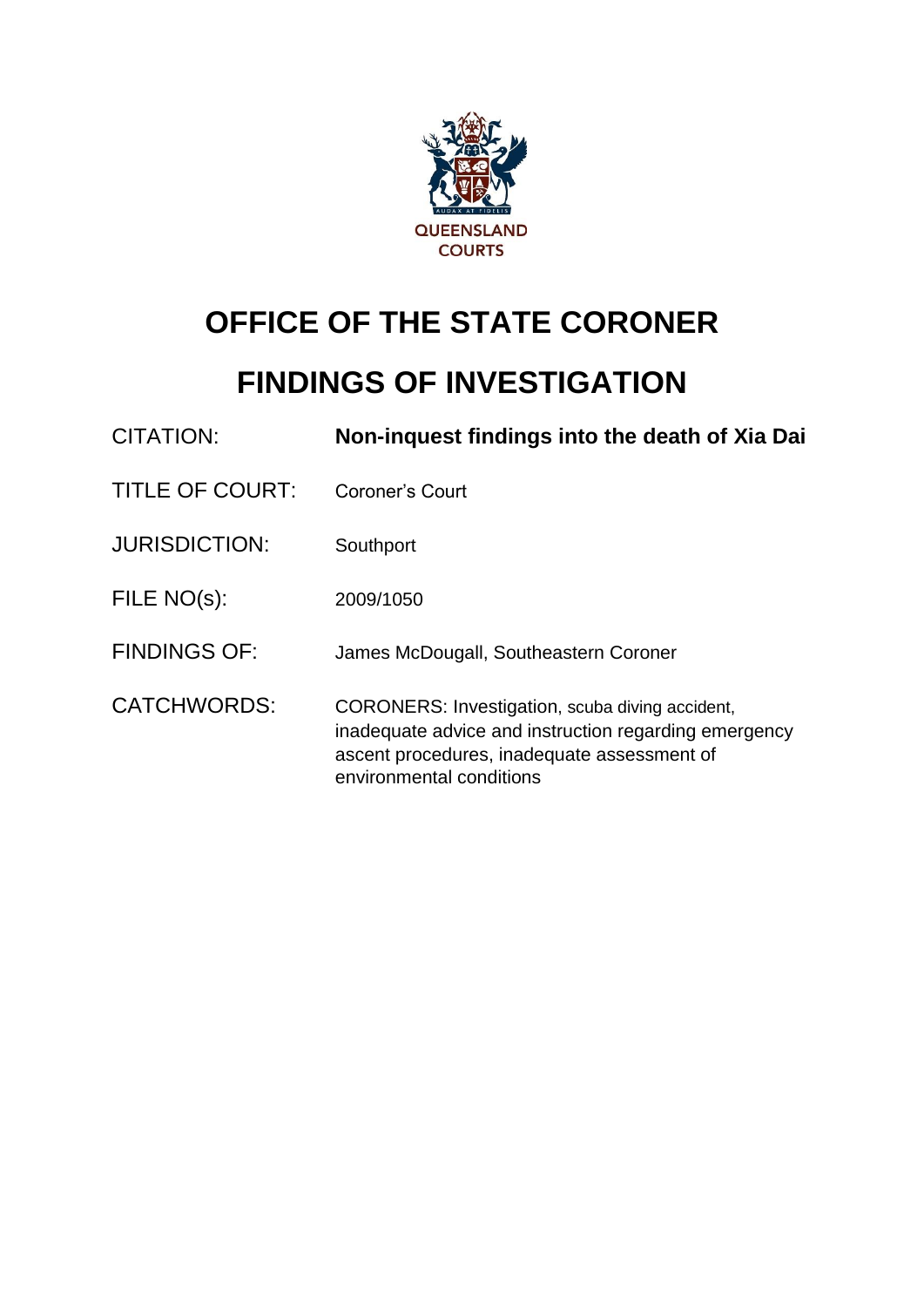#### *Sequence of events*

Ms Dai was a Chinese national who had recently arrived in Australia in February 2009 to study accounting at Charles Sturt University in New South Wales.

In March 2009 Ms Dai told her mother of plans to travel with a group of friends to the Gold Coast and go SCUBA diving. Ms Dai had learnt to swim at the age of four but had never swum in the ocean. Ms Dai advised her mother that she was initially reluctant to try SCUBA diving but that after speaking with the travel agent decided that she would.

On Saturday 11 April 2009 Ms Dai and her friends travelled from Sydney to the Gold Coast, arriving around lunchtime and checking into a holiday apartment.

On Wednesday 15 April 2009 the group travelled by minibus to the marina near Sea World to attend their pre-booked resort dive with Queensland Dive Company Pty Ltd (the Dive Company).

The resort dive program conducted by the Dive Company was a Professional Association of Diving Instructors (PADI) Discover SCUBA Diving course. PADI is an international recreational dive training organisation that, among other things, publishes standards for recreational diving.

Upon arrival at the marina the group of eight, none of whom had been SCUBA diving before, signed waivers and completed forms relating to the day's activities including providing details regarding previous diving experience. The group was then provided with wetsuits and fins and, after changing into these, boarded the Dive Company's vessel.

On the vessel were dive instructors Ms Yuri Bonning, Mr Matthew Wallace, Ms Jenny Palmer and Mr Luis Zurro. Ms Bonning, Mr Wallace and Ms Palmer had been employed by the Dive Company for six, four and two months respectively. Mr Zurro had been employed by the Dive Company for about four and a half years and was performing the role of 'lookout' that day.

Whilst travelling to the dive site, the group of first-time divers received verbal instructions from Mr Wallace regarding the use of the dive equipment. Mr Wallace stood in front of the group and demonstrated the use of the breathing gear and told the group that if the mouthpiece falls out to put it back in. Mr Wallace then showed the group how to use the goggles and how to clear them should they start filling with water. Mr Wallace also showed them a number of hand signals.

In his statement to police later, Mr Wallace remembered the briefing taking longer than usual, approximately ten minutes, because students had problems understanding the briefing and two of the students were translating for others in the group. Mr Wallace also stated the following: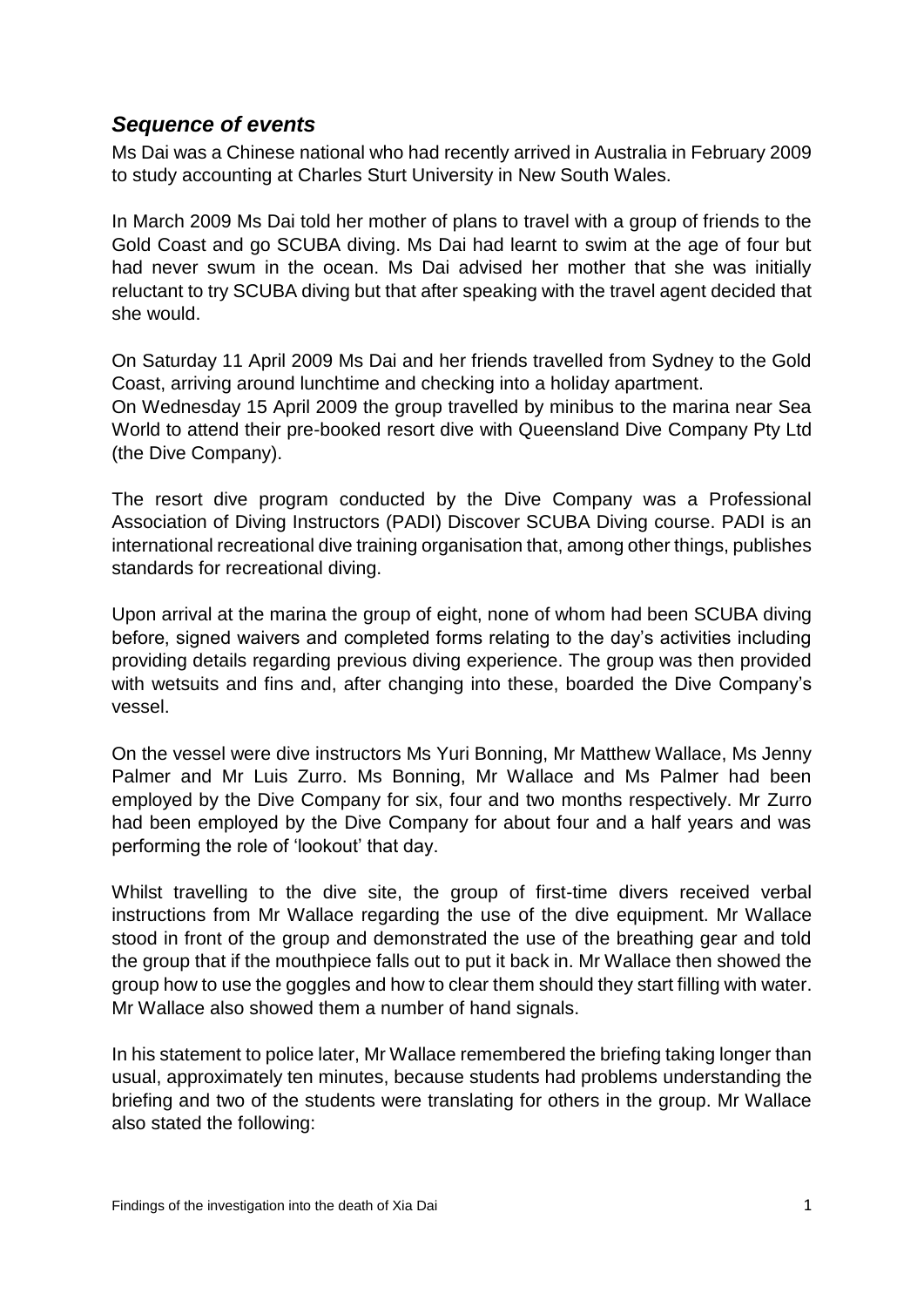- He did not give detailed instruction regarding use of the buoyancy control device (BCD) as the depth of the dive was not great and the BCD has limited use.
- He specifically instructs first-time divers not to touch the red button for inflation/deflation of the BCD unless they are on top of the water.
- He did not give any instructions regarding weight belts or to surface if there is an accident.
- He did instruct the divers that, if they become separated from their group, they are to stay exactly where they are and an instructor will find them.

Upon arrival at the dive site, near a small shoreline, the eight who were scuba diving were organised into two smaller groups of four. Ms Dai was placed in the group instructed by Ms Bonning. Ms Bonning assisted her group to put their dive gear on and instructed them to put their mouthpiece in and breathe. Ms Dai's mouthpiece appeared to be working at this time. Ms Bonning then put weight belts on all the students in her group.

Ms Dai's group then moved to the side of the boat and Ms Bonning helped them into the water. Once in the water, the group travelled towards the shore until they reached a point where they could stand with their heads above the water.

Ms Bonning instructed the group to put the mouthpiece in and place their faces in the water and breathe. Members of the group did this a number of times. Ms Bonning also instructed the group that for every metre they swam, they should equalise ear pressure.

The group was broken into pairs, with Ms Bonning instructing the group that when they go underwater, they are to follow her with two divers either side of her staying in a straight line. The group then went underwater and followed Ms Bonning along the bottom into the deeper water.

The other group of four divers, being led by Mr Wallace, swam side by side with arms interlocked while Mr Wallace swam in front but facing backwards or looking over his should to check on his group.

Ms Dai's group swam out to a big rock approximately 30 metres from where the dive vessel had stopped. Members of Ms Dai's group remember it being difficult to maintain a straight line with Ms Bonning as they swam due to the current and differing speeds of each diver in the group. Members also remember difficulties seeing each other at times due to poor visibility in the water.

Upon reaching the big rock, where the depth was approximately three metres, Ms Bonning checked that the group was okay using hand signals, with Ms Dai giving the signal that she was okay. This was the last time that anyone remembers seeing Ms Dai.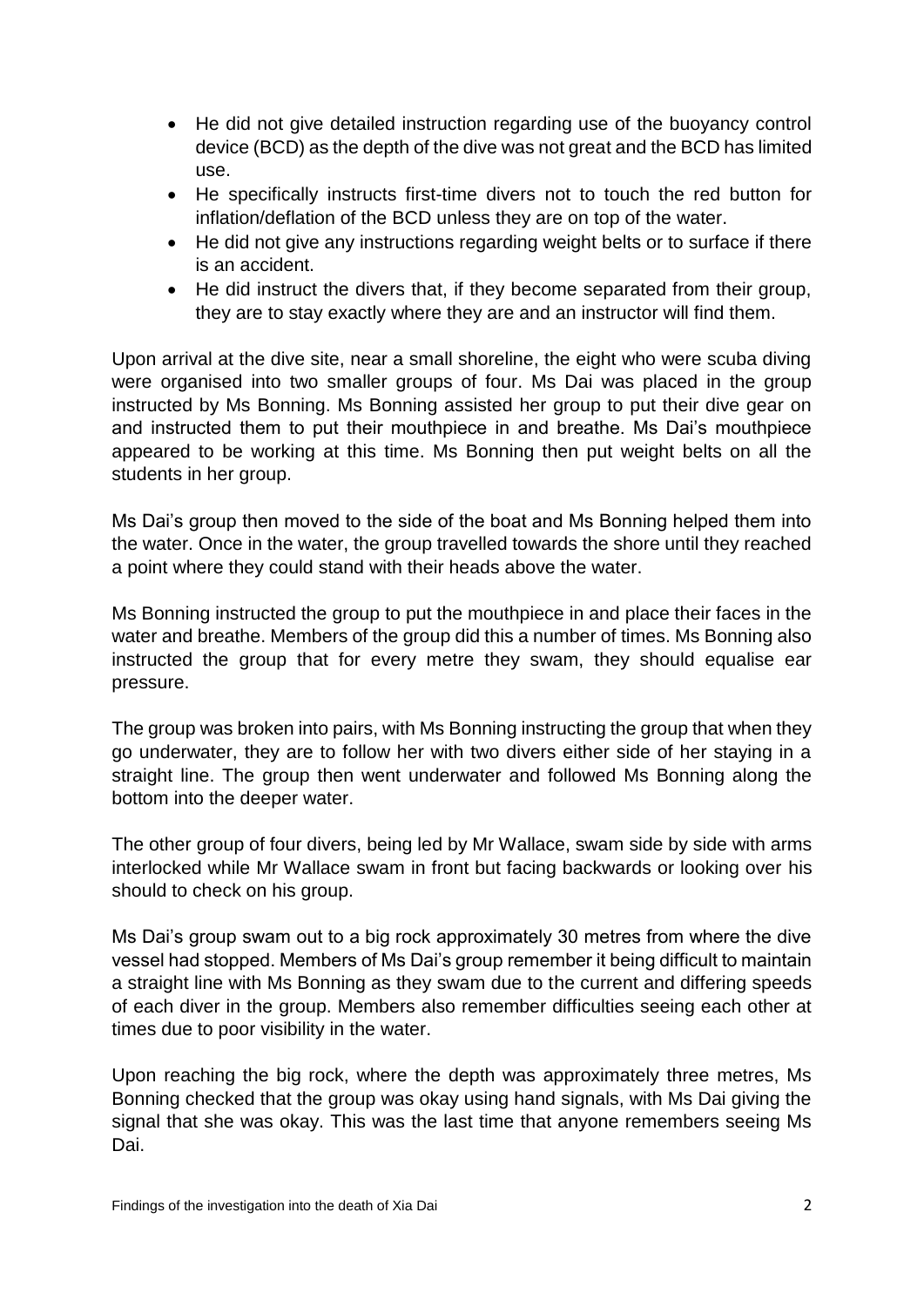The visibility that day was described as very poor, with divers recalling the water to be very murky and dirty with seaweed, sand and debris and visibility limited to between one and three metres. Divers also recalled the current being strong, with one diver in Ms Dai's group stating that at times he was unable to control the actions of his body. From the dive vessel Mr Zurro noticed a diver surface and splash in the water for a few seconds and then go under again, about 100 metres from the dive vessel. Mr Zurro alerted his colleagues and then grabbed fins and goggles and jumped into the water, swimming to the area where he last saw the diver and diving in the area several times looking for the diver. Whilst Mr Zurro was looking for the diver, the operator of the boat made contact with marine emergency services to advise that a diver was missing.

Meanwhile, Ms Dai's group finished the dive and swam together back to the shallow water where they surfaced. Upon surfacing Ms Bonning noticed that one of the group was missing. Mr Zurro then asked Ms Bonning if she had lost someone and Ms Bonning confirmed that she had.

Ms Bonning called out to people on the boat advising that a diver was missing, instructed the remainder of the group to stay where they were, and dived below to search for the missing diver. Mr Zurro, Mr Wallace and Ms Palmer assisted with the search.

Twenty to thirty minutes later a QPS vessel arrived and QPS officers joined in the search from the vessel.

At approximately 2:46pm Ms Dai was located by Mr Wallace and Ms Palmer, lying on her back on the sand at the bottom of the water not far from where the search had started. Mr Wallace and Ms Palmer released Ms Dai's weight belt and lifted her to the surface, inflating her BCD at the surface. Mr Wallace noticed that Ms Dai did not have a mouthpiece in, that her lips were light blue, and that she had a bit of blood in her mask, but otherwise did not observe any injuries. Mr Wallace checked Ms Dai for signs of breathing and provided two rescue breaths.

The QPS vessel then picked up Ms Dai from the water and a police officer commenced CPR, which was continued until the attendance of the QAS. Ms Dai was transported by the QAS to the Gold Coast Hospital, where she was declared deceased.

The operator of the Dive Company vessel estimated that, in total, Ms Dai had been missing for approximately 50 minutes.

#### *Autopsy report*

On 17 April 2009 an external and full internal post-mortem examination was performed by Forensic Pathologist, Dr Alex Olumbe. A number of toxicology and histology tests were also conducted.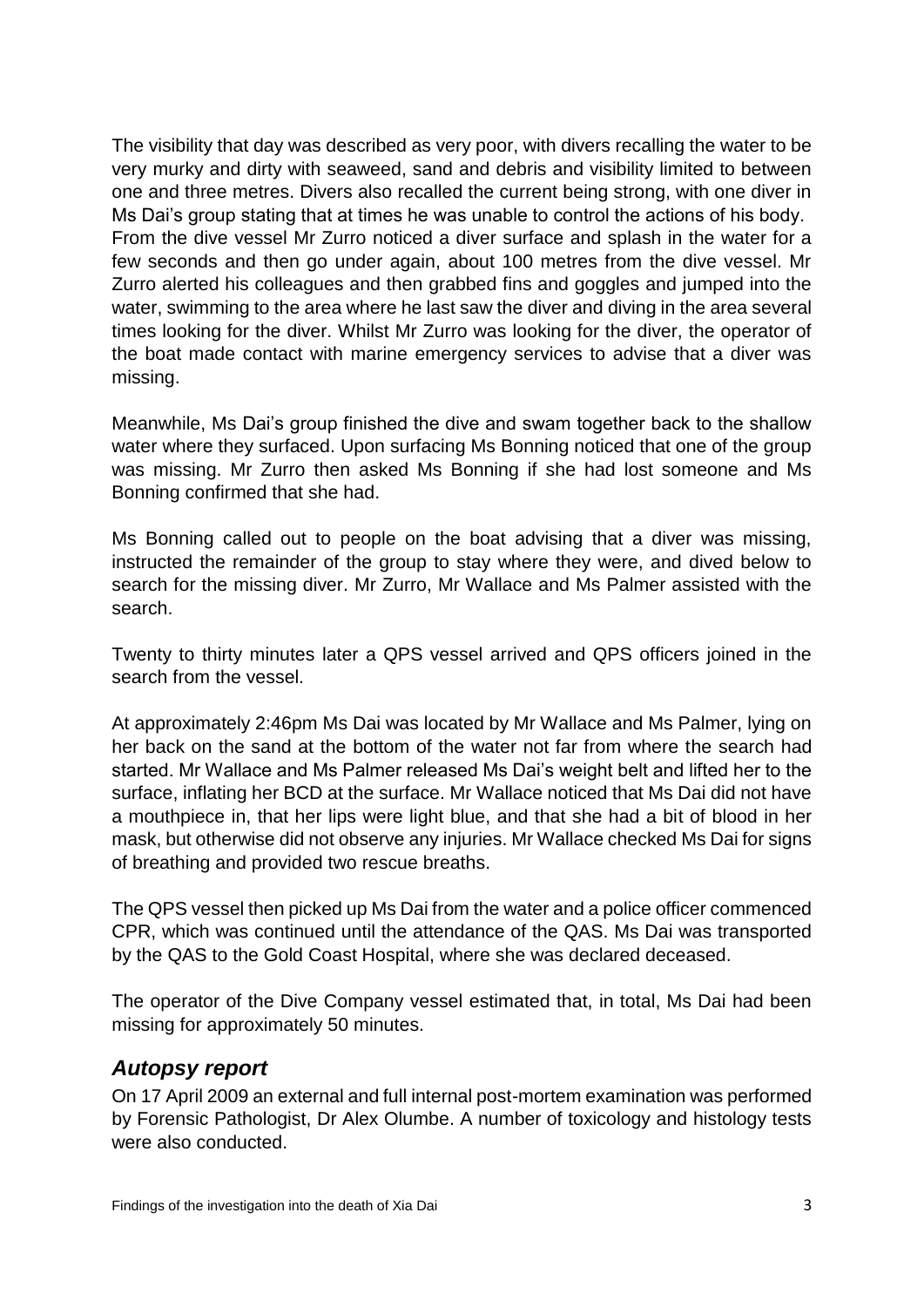Dr Olumbe found the cause of Ms Dai's death to be 'drowning due to or as a consequence of scuba diving'. Toxicology results showed no traces of alcohol or drugs (prescription or illicit).

#### *Inquiries*

Ms Dai's diving equipment was retrieved and later inspected and/or tested by QPS, WHSQ and Forensic Pathologist Dr Olumbe. These inspections and tests revealed the following:

- The gases in Ms Dai's air tanks were found to be within an acceptable range.
- A 30mm tear was located in Ms Dai's mouthpiece. At a depth of one metre, water was able to enter the mouthpiece. If the diver turned their head to the right, the flow of water into the mouthpiece increased, making it more difficult to breathe air through the mouthpiece.

QPS and WHSQ conducted a joint, formal interview with dive instructor Ms Bonning on the day of Ms Dai's death, 15 April 2009. At this interview Ms Bonning provided the following description of Ms Dai's disappearance:

She made the divers swim shoulder to shoulder while she swam in front and looked back over her shoulder regularly to check on the group. At one stage Ms Dai fell behind to the point where she was only able to see Ms Dai's goggles. She checked that Ms Dai was okay using a hand signal and then signalled for her to rejoin the line. The group then swam on for another 40 seconds using the same method of supervision and when she checked on Ms Dai she was now gone.

Ms Bonning declined to participate in any further interviews after this time.

On 2 June 2009 the QPS Dive Squad conducted an experiment using a female person of similar height and weight to Ms Dai and of average fitness. The person was fitted with dive equipment identical to that used by Ms Dai and entered the water. The person sank very quickly and was unable to hold herself at the surface (achieve 'positive buoyancy') without inflating the BCD.

## *Expert opinions*

Two experts reviewed the circumstances of Ms Dai's death and provided statements for the purpose of the coronial investigation:

- 1. Mr Glen Halter, a qualified and experienced scuba instructor, trainer and safety advisor within the recreational dive industry.
- 2. Mr Christopher Cox, Principal Advisor (Diving), Workplace Health and Safety Dive Unit, WHSQ, who has qualifications and experience in both recreational and occupational diving.

Both of these experts identified the following factors they believed may be relevant to Ms Dai's death: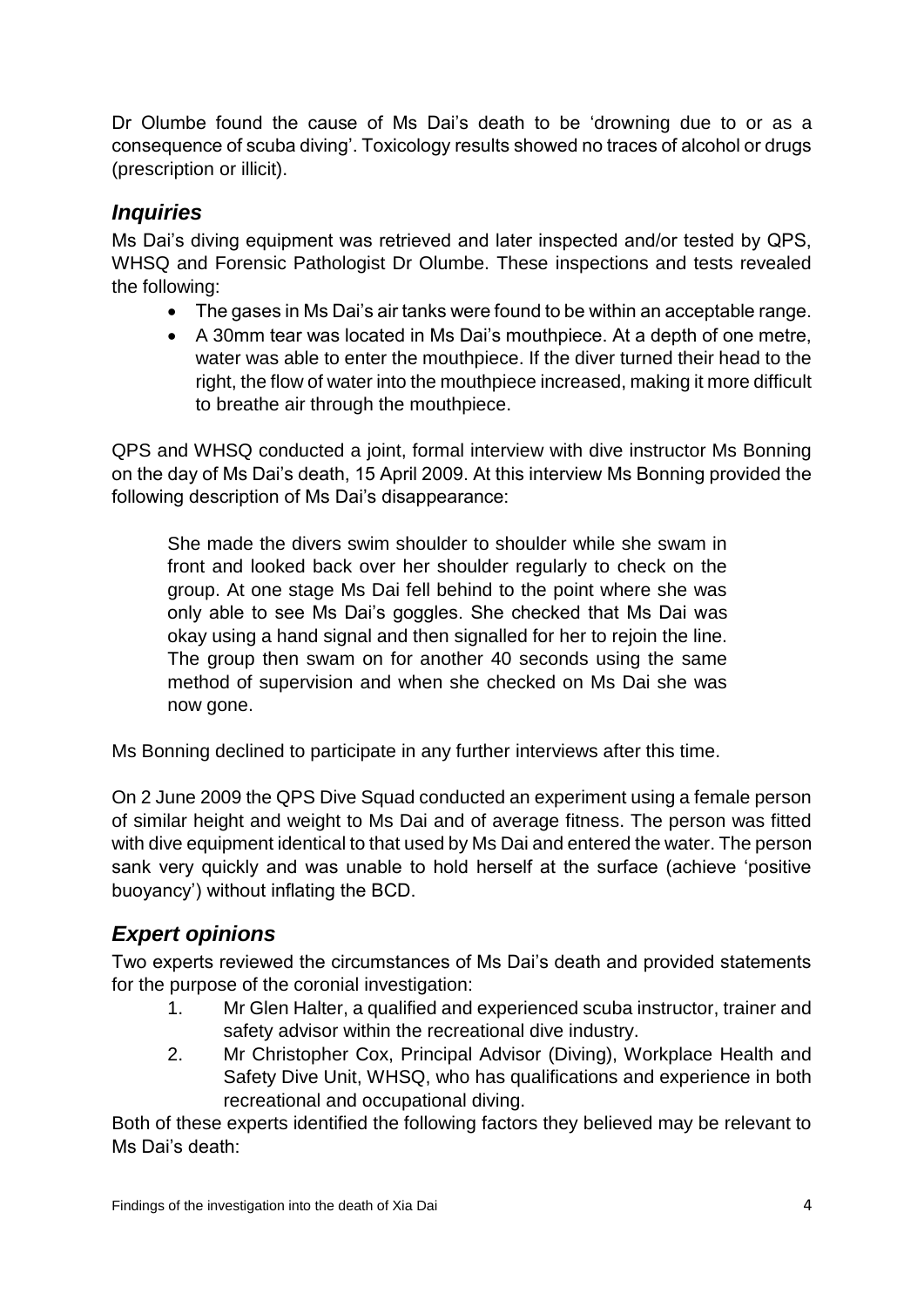- Inadequate advice and instruction regarding emergency ascent procedures including use of the BCD.
- Not ensuring Ms Dai was properly weighted for her dive.
- Inadequate assessment of environmental conditions at the dive site and the adjustment of the ratio of resort divers to instructors accordingly, taking into account the level of visibility and strength of the current.
- Use of a dive formation that did not allow continual supervision and control of each resort diver.

In summary, the two experts were of the opinion that these factors increased the risk of Ms Dai becoming separated from the instructor and adversely impacted on her ability to successfully ascend in an emergency and achieve positive buoyancy once she had reached the surface.

#### *Enforcement and regulatory responses to incident*

QPS charged Ms Bonning with manslaughter, alleging that she had failed in her duty of care to Ms Dai by not providing appropriate instruction and supervision and not conducting a proper risk assessment of the environmental conditions and the group's abilities.

QPS was not able to establish whether Ms Bonning failed to identify the fault in Ms Dai's mouthpiece. However, QPS considered that this fault could have been overcome with appropriate instruction, supervision and risk assessment and was therefore not a significant factor in Ms Dai's death.

QPS did not proceed with charges in relation to the other dive instructors as it considered *'the negligence's committed by these persons did not meet the required threshold to commence proceedings'.*

The committal hearing (completed on 6 May 2011) resulted in a decision by the magistrate that there was not sufficient evidence to put Ms Bonning on trial and she was discharged. The basis of this decision may be summarised as follows:

- In relation to allegations concerning the equipment worn by the deceased and the instructions she received prior to the dive, it could not be established on the evidence that Ms Bonning had undertaken to perform those acts and had therefore incurred a duty under section 288 or 290 of the Criminal Code (duties relating to the preservation of human life), let alone a failure to perform that duty.
- In relation the allegation that Ms Dai was not appropriately supervised during the dive, there is evidence that Ms Bonning did undertake to supervise Ms Dai and the other three divers within her group once they were in the water and under her control, and therefore did incur a duty under section 290 of the Criminal Code.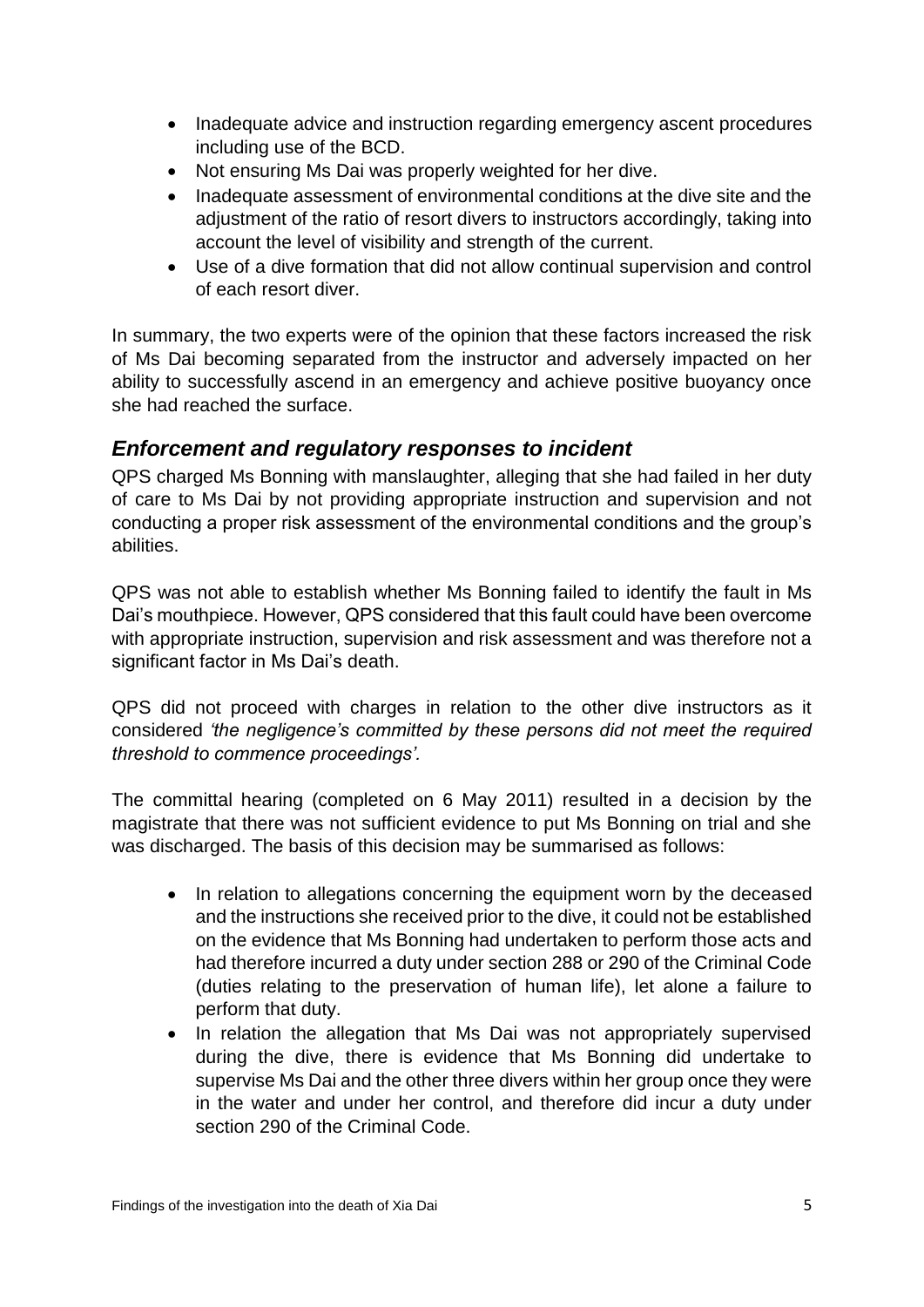- As to whether Ms Bonning failed in her duty to properly supervise Ms Dai in the water, the magistrate noted that *'it was not a case where she abandoned the deceased, it was a case where she checked to make sure she was okay and after a fairly short period of time found that the deceased was not there'.*
- The magistrate considered that this evidence was not sufficient to satisfy the requisite standard for criminal negligence, a concept that *'involves a departure from reasonable standards of care that is serious enough for the State to intervene and punish the person because he or she has behaved with so little regard for the safety of others, that the person deserves to be punished as a criminal'* (R v BBD (2006) QCA 441, as per McKenzie J at para 16).
- The magistrate also noted that a jury 'would have severe problems being satisfied that this tragedy did not happen because of the faulty mouthpiece', an issue relevant to the extent to which Ms Bonning could be held liable for Ms Dai's death, given it could not be established who was responsible for checking Ms Dai's equipment on that day. However, in relation to the condition of the mouthpiece at the relevant time, the magistrate also made the observation that Ms Dai had been able to use the mouthpiece safely for some time during the dive and that 'no-one can say when that hole appeared but it is reasonably clear that when she was swimming earlier in the day, that hole was not there'.

WHSQ commenced prosecution action in relation to the Dive Company however this was later discontinued due to the unavailability of material witnesses (a number of whom are Chinese nationals who have left the jurisdiction and are therefore not compellable or persuadable to attend trial)

Following Ms Dai's death, WHSQ issued prohibition and improvement notices to the Dive Company regarding supervision of resort divers and maintenance of regulator mouthpieces. WHSQ has also conducted a number of general audits of the company since the incident and as recently as 2013 (as per WHSQ's advice dated 25 September 2013).

#### *Safety improvements since Ms Dai's death*

.

The following is a summary of changes and initiatives for improving safety within the recreational diving industry in Queensland since Ms Dai's death in 2009:

- Establishment of a specialist 'Dive Unit' within WHSQ, operating from Cairns and providing regulatory and advisory services for workplace health and safety in the dive industry across Queensland;
- Introduction of the *Safety in Recreational Water Activities Act 2011* and Regulation together with the Recreational Diving, *Recreational Technical Diving and Snorkelling Code of Practice 2011*, resulting in the establishment of industry-wide minimum standards for resort diving in Queensland including in relation to competency of dive instructors, instruction and in-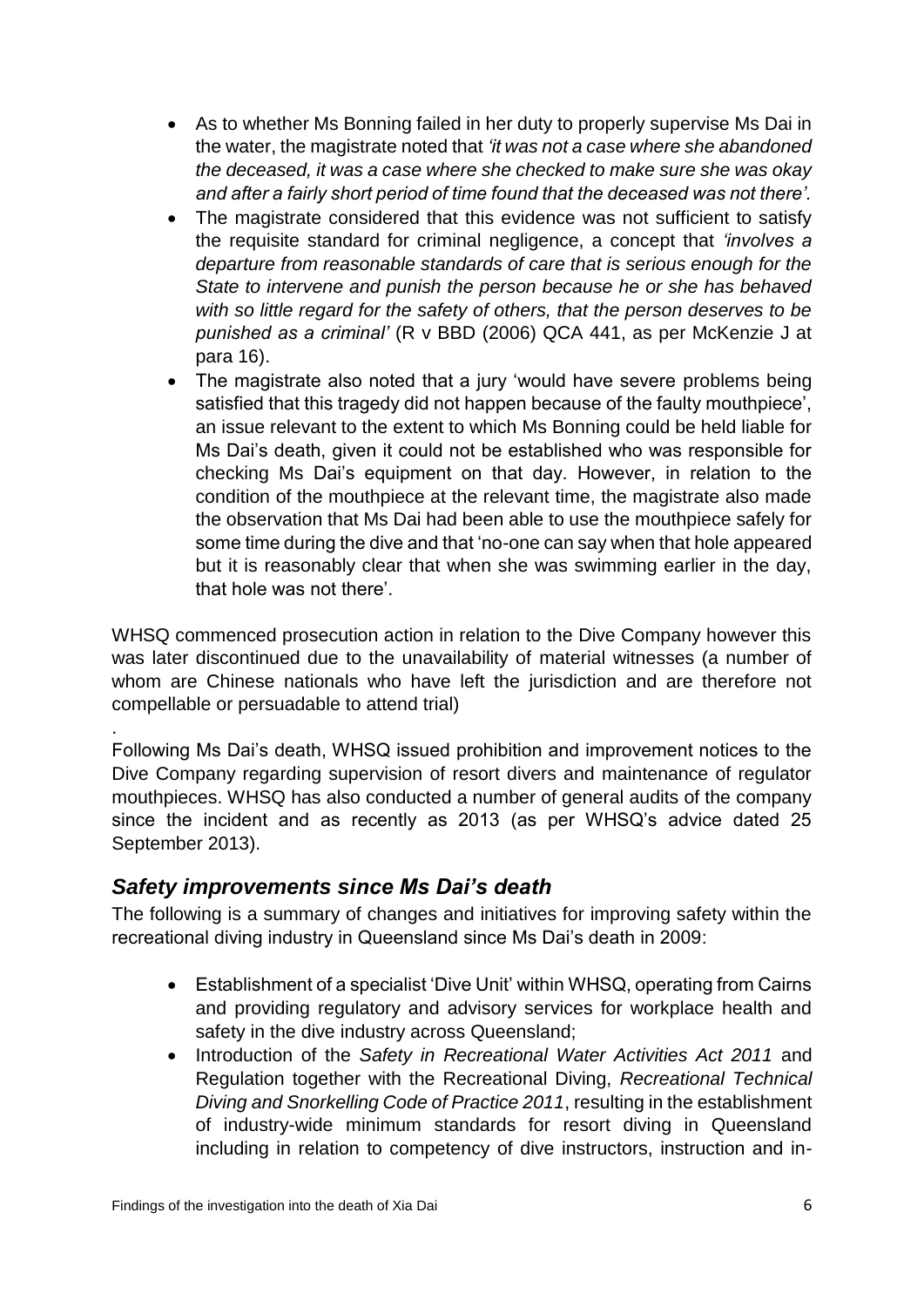water supervision of resort divers, instruction and advice to non-English speaking resort divers and provision and maintenance of appropriate dive equipment;

- Provision of a range of advisory material on the WHSQ website for recreational dive operators, including a series of instruction sheets in various languages to assist operators to comply with the Code of Practice requirements for instruction of non-English speaking persons; and
- Release by the Professional Association of Diving Instructors (PADI), with whom the Dive Company was affiliated, of a Discover Scuba Diving Flip Chart in Chinese (which was not available at the time of Ms Dai's death).

#### *Expert Reference Group recommendations*

In August 2011 the Queensland Government commissioned a detailed review of recreational diving safety in Queensland, to be undertaken by a *'Recreational Dive and Snorkelling Industry Reference Group'* consisting of leading industry stakeholders and experts and informed by written submissions, evidence gathered at public forums, advice provided by officers of the Department of Justice and Attorney-General and research conducted by the Reference Group's secretariat.

Whilst the trigger incident for the establishment of the Reference Group involved a snorkeler who was left behind by a charter vessel off Cairns, the Reference Group's terms of reference covered all aspects of recreational diving and snorkelling safety including resort dives. In fact, one of the three key issues identified by the Reference Group for particular consideration as part of its review was *'Resort Diver Separation from Instructors'.* 

In relation to this issue, the Reference Group noted evidence that resort diver fatalities generally involve separation of the resort diver from their supervising dive instructor and usually occur when dives are conducted at the maximum ratio of divers to instructors and in poor environmental conditions (specifically, when there is strong current and poor visibility).

As a result, the Reference Group recommended that the Regulation be amended to reduce the maximum ratio of resort divers to dive instructors from four-to-one to twoto-one, but allowing this ratio to be increased to four-to-one if a competent person undertakes a documented risk assessment and reasonably believes, having regard to environmental conditions and the abilities, fitness and confidence levels of divers, it is safe in all the circumstances to do so. The Reference Group also recommended that the Code of Practice be amended to include more detailed information about how to conduct and document a resort diver ratio risk assessment, and how to assess environmental conditions and resort diver abilities, fitness and confidence levels.

In 2012 the recommendations of the Reference Group were considered by the Queensland Government and further industry consultation was undertaken by the Attorney-General's office. As a result, whilst a number of the Reference Group's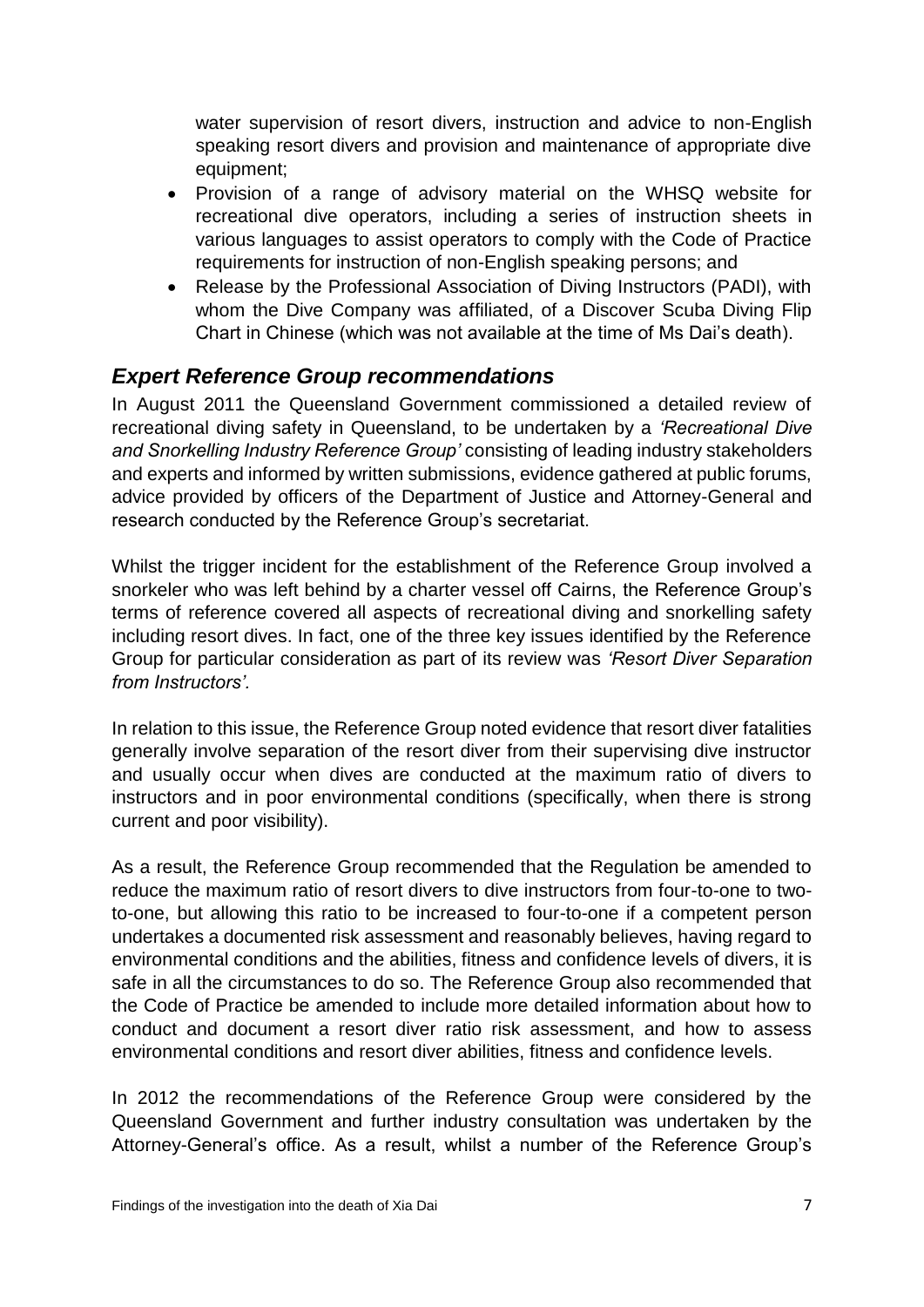recommendations were endorsed and resulted in amendments to the Regulation and Code of Practice, the recommendations regarding resort diving were not endorsed.

### *Conclusions*

It is natural to want to assume that someone must have, in some way, failed to meet a duty towards Ms Dai, a beginner diver with no previous dive experience who placed herself in the hands of a professional recreational diving organisation and trusted them to keep her safe. Of course a high standard of care is required in such circumstances. However, recreational diving is not without risks. Whilst the recreational diving industry and those operating within it must do everything they reasonably can to mitigate these risks, it is also inherent that individuals undertaking recreational diving activities accept a level of risk when doing so, just as with any other risk-based recreational activities. It is not possible, on the available evidence, to know or make findings as to the particular difficulties Ms Dai experienced during her dive on 15 April 2009 and how these difficulties resulted in her death. When Ms Dai was last seen, she appeared to be okay. Investigations following her death have not been able to shed any light as to what happened to Ms Dai after that time, other than that she died as a result of drowning.

There is speculation as to the factors that may have contributed to Ms Dai's death. She may have gotten into difficulties because she did not understand the instructions she was given, or because she wasn't given instructions about how to make an emergency ascent, or because her diving equipment was faulty or inappropriately weighted. Ms Dai's death may have been prevented if she had been supervised in a different way whilst under the water. However we will never know which, if any, of these factors actually played a material part in her death.

More general observations may be made as to actions and omissions of the Dive Company and its employees that may have fallen short of relevant safety standards at the time. However, there is insufficient evidence to establish that these standards were not in fact met. The statements gathered from all those involved were not able to clearly establish the extent to which instructions were given and equipment was checked, and which individuals undertook these tasks.

The incident was thoroughly and professionally investigated by QPS and WHSQ with each agency giving due consideration to the extent to which individuals and/or the Dive Company may have been responsible for Ms Dai's death. The decision by WHSQ to discontinue a prosecution action against the Dive Company due to the unavailability of key witnesses appears sound, particularly in light of the outcome of the committal proceeding involving its employee and the comments of the magistrate as to the paucity of the available evidence.

It has now been some considerable time since Ms Dai's death in 2009. Key independent witnesses are no longer available and, even if they were, are unlikely to be able to provide any further or better evidence as to the events of that day. In the meantime, significant changes have occurred within the recreational dive industry.